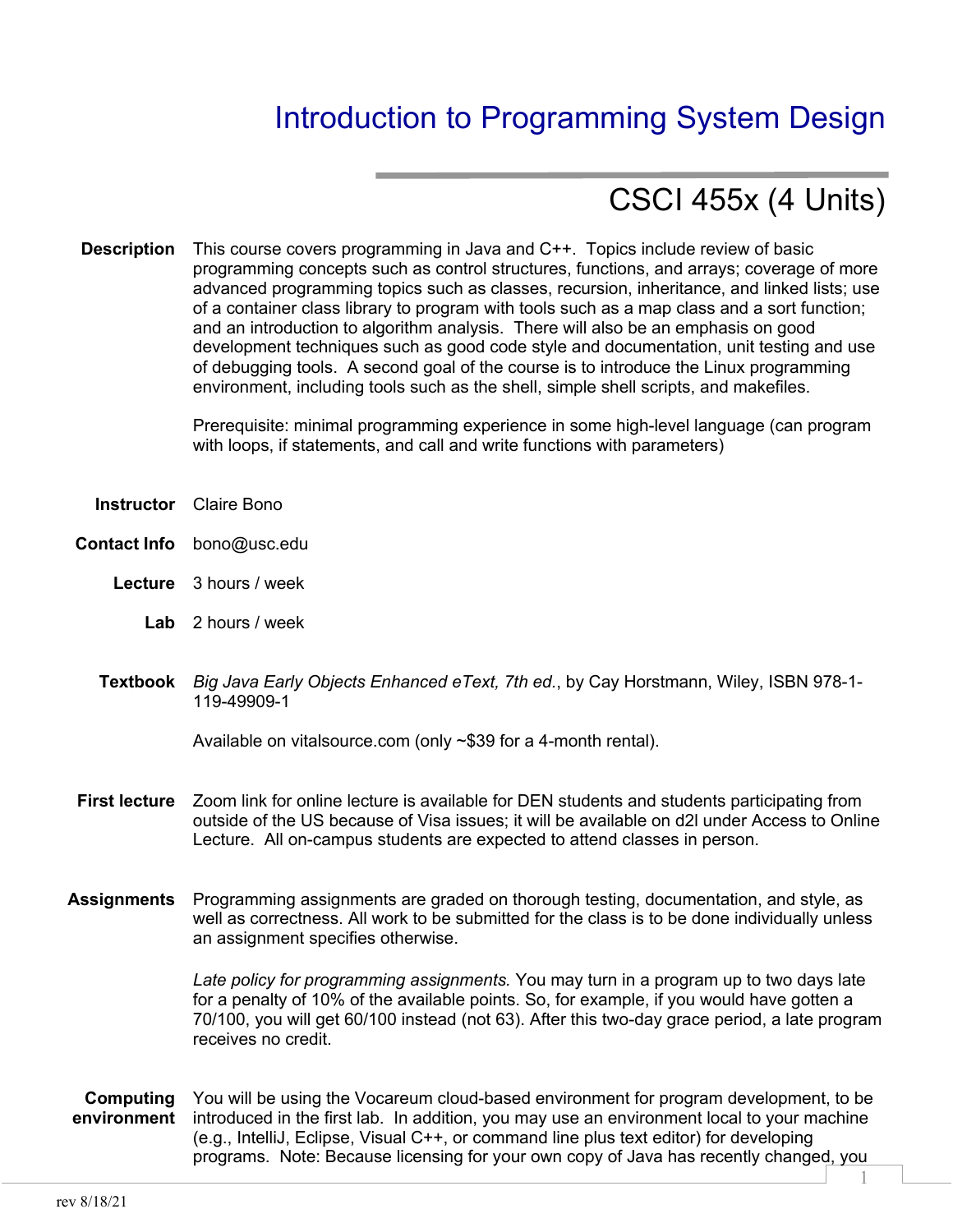will need a version of OpenJDK 1.8, rather than Oracle's JDK. For more information, see documents linked in the Java section of the Documentation course web page. **For programs you develop locally, you are responsible for making sure your code compiles and runs on the Vocareum environment before submitting, because we will be grading your programs there.** Vocareum uses Java 8 (aka, 1.8), and g++ 5.5.0.

**Labs** The lab is intended for practicing some of the techniques learned in class on the computer in an environment where you can get immediate help from a lab assistant.

Labs meet online once a week for two hours. Every week you will be given the lab exercises a few days before the lab: some require some advance preparation. You may work on or complete the lab exercises before the lab period if you wish, but they are due **during** your lab section. If you finish early, you are free to leave (once you get the lab checked off) or spend the rest of the time working on your other CS 455 assignments.

Each set of lab exercises can earn you up to 3 - 5 points. There be will up to roughly 50 lab points total. To take some of the pressure off the lab score only 80% of the available points are applicable towards your final score in the class (but scaled to be worth 10% of the total course score). This gives you some leeway if you have to miss a lab, or if you don't have time to solve all of the problems in the two-hour session. Accordingly, if you have to miss a lab, it's not necessary to contact the instructor.

*Den students.* Den students will complete their labs remotely, and submit them electronically. Den students do not have to be available during the lab session. They can get help on the lab or other assignments through zoom online office hours, or by posting to the piazza discussion board, or email to course staff.

**Exams** All exams are closed book, closed note. Makeup exams will *not* be given. Absence due to a *serious* illness will be an acceptable reason for missing an exam, and the final grade will be scaled accordingly. The exam dates will be announced the first day of class.

#### **Website** *bytes.usc.edu/cs455*

This is where you will get most of your course materials, and has links to the following other platforms we are using: d2l (for videos of lectures and grades), Vocareum (for program development and grading), piazza (for electronic discussions), and zoom (for lectures, labs, and office hours).

**Grading** The following table shows the relative weight of each part of the course work. At the end of the semester, you will have a score out of 100 percent. This score will be used in a class curve to arrive at a letter grade. I guarantee that >=90 will be some kind of A, >=80 will *at least* be some kind of B, >=70 will *at least* be some kind of C, and that >=60 will *at least* be some kind of D.

| In-class work           | 5%  |
|-------------------------|-----|
| Programming assignments | 30% |
| Labs                    | 10% |
| Midterm Exam 1          | 10% |
| Midterm Exam 2          | 20% |
| <b>Final Exam</b>       | 25% |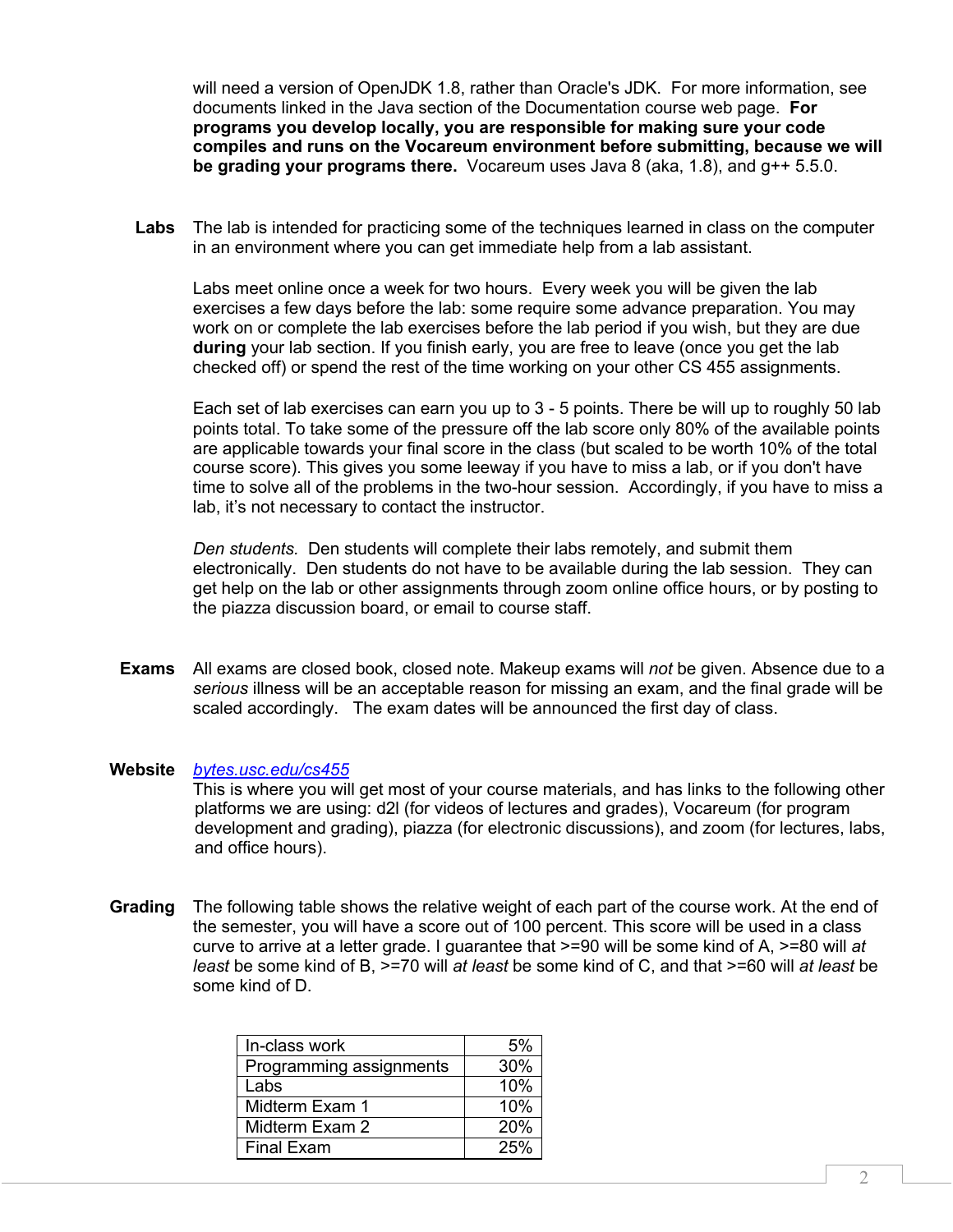| 100%<br>™otal |
|---------------|
|---------------|

**Policy on regrades** (e.g., if you think there was a scoring mistake on your work): **you have until one week from when you get the graded work back** to initiate a regrade. We'll discuss the exact procedure for requesting a regrade once the course starts.

**Academic Integrity** The USC Student Conduct Code prohibits plagiarism. All USC students are responsible for reading and following the Student Conduct Code, which appears in the sections on University Student Conduct Code (sections 10.00-16.00) in the current version of *SCampus*. The relevant part of *SCampus* is available on the web at https://policy.usc.edu/scampus-part-b/.

> In this course we encourage students to study together. This includes discussing high-level general strategies to be used on individual assignments. But it would not, for example, include jointly developing pseudo-code for an assignment solution with another student. All work submitted for the class is to be done individually, unless an assignment specifies otherwise. Also, all exams are closed book, closed note.

> Some examples of what is **not** allowed by the conduct code: copying all or part of someone else's work and submitting it as your own, giving another student in the class a copy of all or part of your assignment solution, or pseudo-code for a solution, making an assignment solution available to other students (for instance, putting it in a public github repository), consulting with another student during an exam, using a solution or adapted solution to an assignment that you found on the web. The outside code resources students will be allowed to use in assignments for this class are limited to code written by the course staff for the purposes of helping students in the course, or code from the textbook for this course. If you do use any such code not written by you, you are required to acknowledge your sources in your README file. If you have questions about what is allowed, please discuss it with the instructor.

Because of past problems with plagiarism in this and other computer science courses, we may be running all submitted programming assignments through sophisticated plagiarismdetection software.

Violations of the Student Conduct Code will be filed with the Office of Student Judicial Affairs and Community Standards (SJACS) (for undergraduates) or the Viterbi Academic Integrity Coordinator (for graduate students), and appropriate sanctions will be given. *The sanctions are usually a lot more severe than not submitting the assignment.* 

Students Any student requesting academic accommodations based on a disability is required to **with**  register with Office of Student Accessibility Services (OSAS) each semester. A letter of **Disabilities** verification for approved accommodations can be obtained from OSAS. Please be sure the letter is delivered to the instructor as early in the semester as possible. OSAS is located in GFS 120 and is open 8:30 a.m. - 5:00 p.m., Monday through Friday. The phone number for OSAS is (213)740-0776.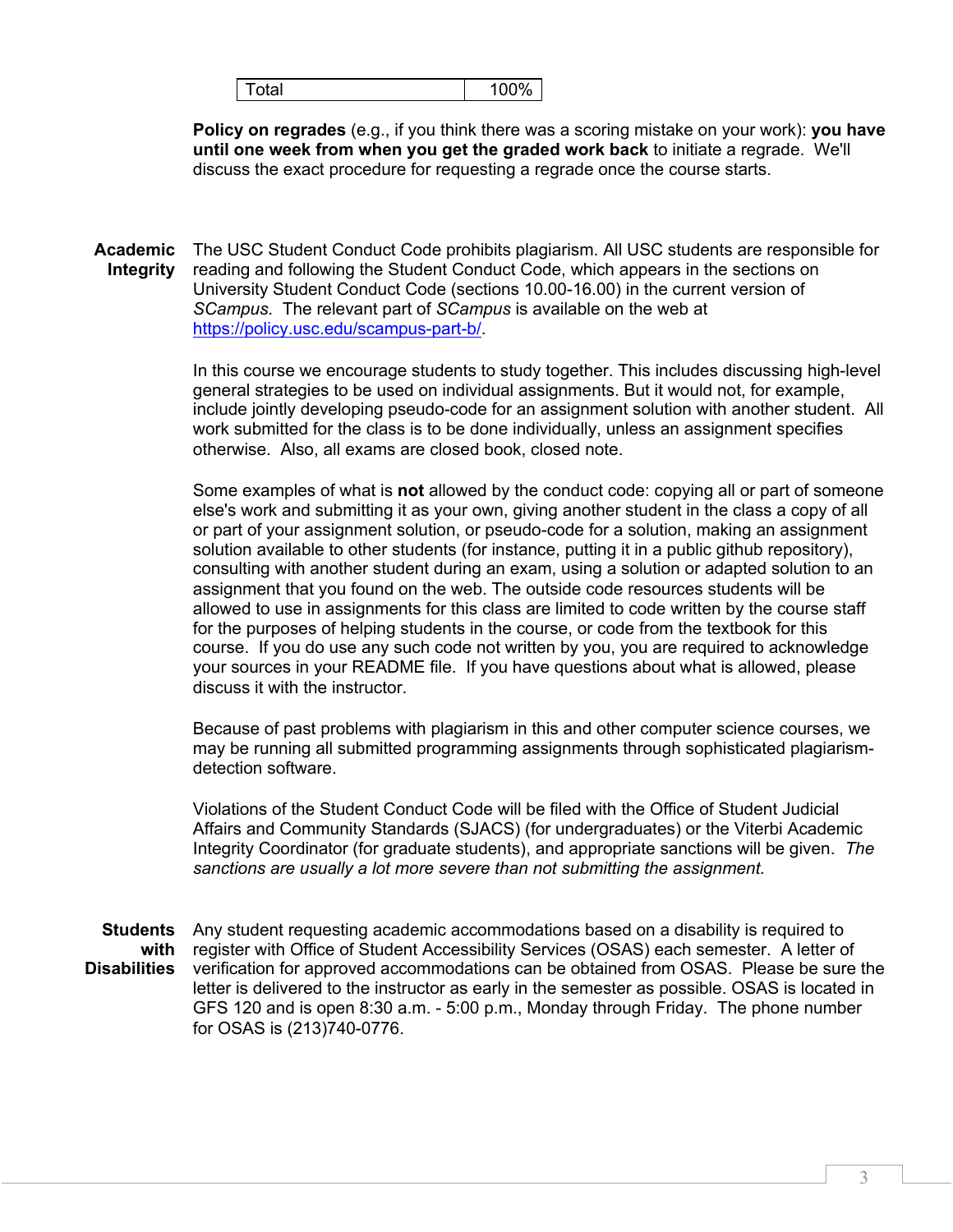# Introduction to Programming System Design CSCI 455x (4 Units)

# **Course Outline**

Note: the exact lab assignments and order of topics may vary a little from this example.

# **Computing environment basics** (1 lecture)

- Basic Linux commands
- Compiling and running Java programs on Linux
- Output and computation in Java

**Lab:** Development environment: basic Linux commands, compiling and running java programs

#### **Using objects** (2 lectures)

- Objects and object references
- Constructing objects
- Methods and method calls: accessors and mutators
- Primitive values; Strings
- Reading Java API documentation
- Examples: PrintStream, String, Rectangle, and Scanner classes

**Lab:** Write a program using a Java class; use Java documentation

#### **Implementing classes** (1 lecture)

- Instance variables
- Method definitions
- Scope and lifetime of variables
- Public interface vs. private
- Constructors
- Test programs
- Example: Student class

Lab: Implement a simple class to a specification

#### **Control structures** (1 lecture)

- If, while, for
- Boolean expressions
- Short-circuit evaluation, DeMorgan's law
- Error-checking input
- Multi-way tests
- Dangling else

#### **Arrays and Array Lists** (2.5 lectures)

- Random access in arrays; ex: counting scores
- Partially filled arrays
- ArrayList class
- Arrays of objects
- Ex: array operations in Names class
	- o Incremental development
	- o Test-driven design
	- o Code refactoring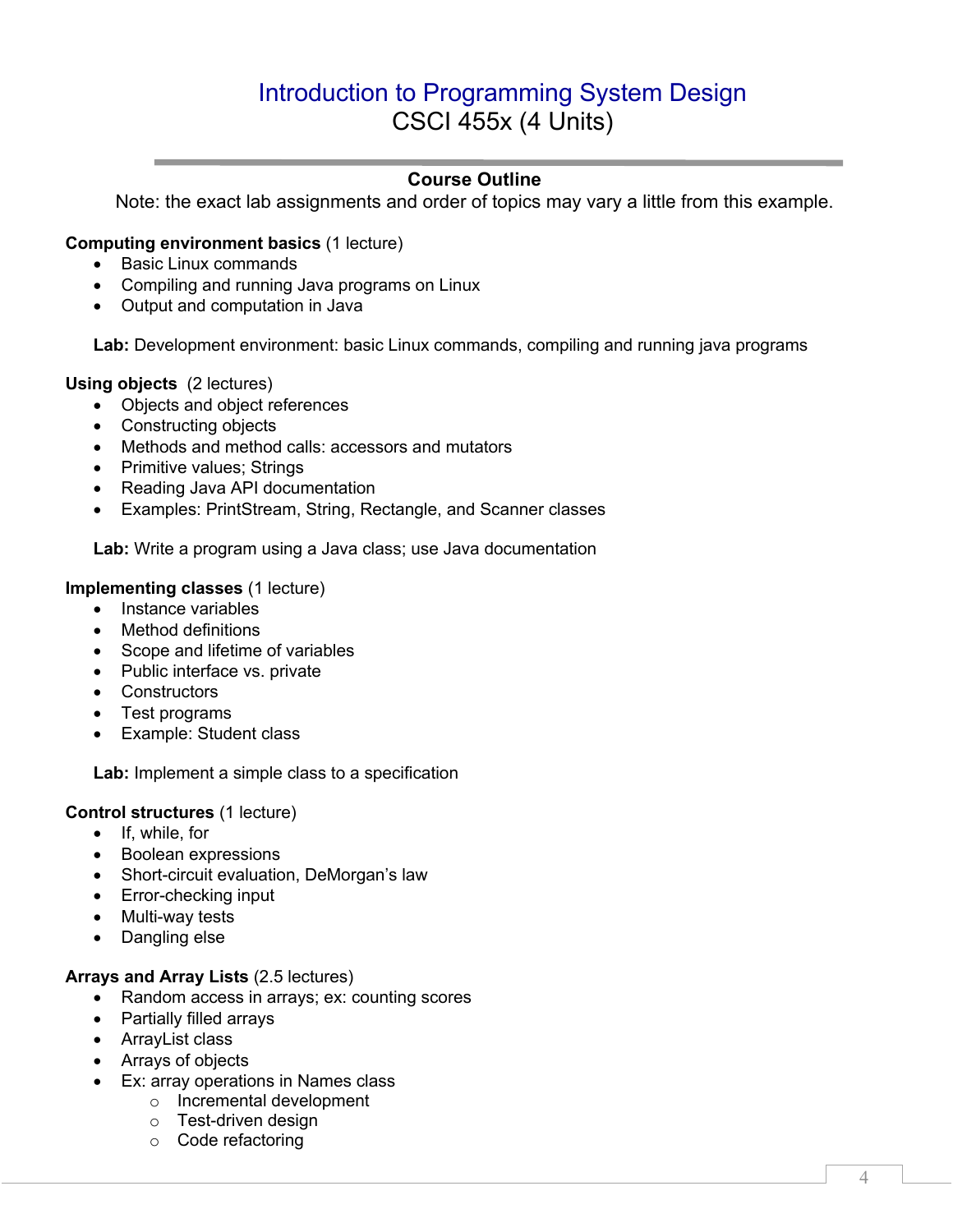**Lab:** Enhance a small program with loops and ArrayList

# **More on designing and defining classes** (2 lectures)

- A class represents a single concept
- When static methods are used
- Methods: preconditions and postconditions
	- o Assert statements
- Instance variables vs. locals: minimize scope
- Class invariants
	- o Testing implementation invariants
- Parameter passing
- Methods with side-effects
	- o Defining immutable classes
	- o Returning references from inside objects
	- o Copying objects

Lab: Test assert statement; write invariants; line-oriented input

# **Algorithm analysis and big-O notation** (1 lecture)

- Constant, linear and quadratic time
- Big-O of earlier examples
- Merge algorithm
- Finding big-O of Java library methods

**Lab**: Use debugger on supplied buggy program

#### **Recursion** (2 lectures)

- Thinking recursively
- helper functions
- computational complexity of recursive functions
- tree recursion
- backtracking

**Lab**: Write some recursive routines

#### **Linear Container classes** (2 lectures)

- java.utils LinkedList
- Lists vs. arrays
- Iterators
- Stacks
- Queues

**Lab:** Modify program using java LinkedList class

Lab: Empirical comparisons of (1) list vs. array implementation of a sequence, and (2) linear vs. binary search on an array

#### **Inheritance and Interfaces** (1 lecture)

- Examples of inheritance
- Inheritance in Java graphics programs
- Overriding Object methods: clone, toString, equals
- Interfaces: ex: sorting and Comparable interface

**Lab:** Implement sort Comparator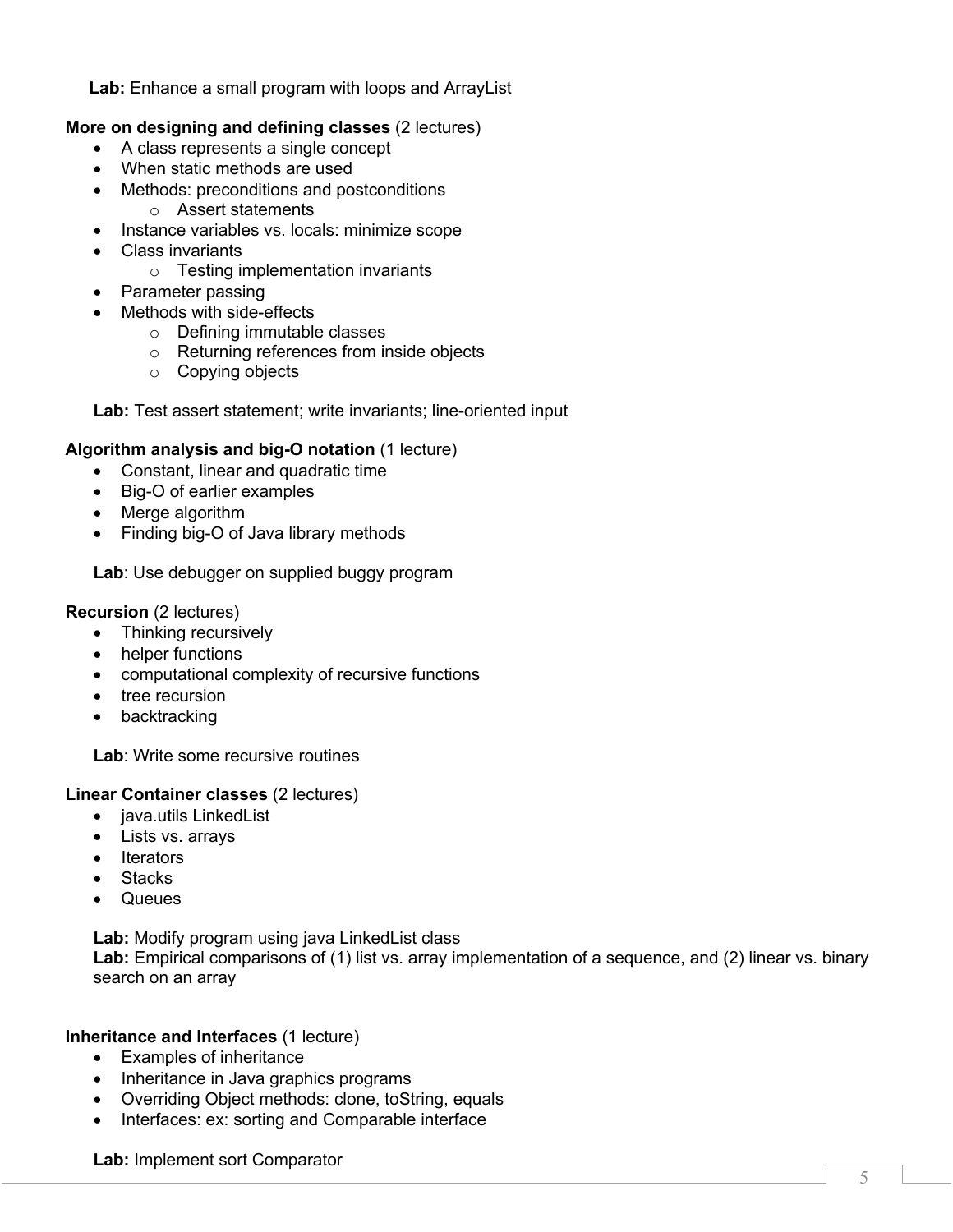# **Reading and Writing Text files; Exception handling** (1 lecture)

- Scanners and PrintWriters
- Checked and unchecked exceptions
- Throw and catch exceptions

Lab: read command-line arguments, use exceptions for error-conditions.

### **Maps, Sets, and Sorting** (4 lectures)

- Java Map and Set interfaces
	- o Iterating over a Map or Set
	- o Ex: concordance
- Binary search and log n time
- Overview of binary search trees
- Hash tables
	- o Hash functions
	- o Collision resolution
	- o Applications
	- o Big-O
- Sorting: insertion sort and mergesort
- Comparison of Map implementations
- Java sort methods, Comparable interface

**Lab:** Implement concordance using a Map; sort results by number of occurrences

#### **(C++) Differences between C++ and Java** (2 lectures)

- Running g++ compiler
- $\bullet$  I/O
- Stand-alone functions
- Parameter passing
- Fixed-size arrays
- C++ object model
- Defining classes

**Lab:** Use C++ vectors

#### **(C++) Dynamic data, pointers, and linked lists** (3 lectures)

- Pointers and memory
- Delete
- Pointers to objects
- Linked lists
- Dynamic arrays
- C strings
- Pointer arithmetic

**Lab:** C++ debugger; implement various linked list functions

#### **Separate compilation and make** (2 lectures)

- Compilation units
- Header files
- Forward declarations
- Makefiles